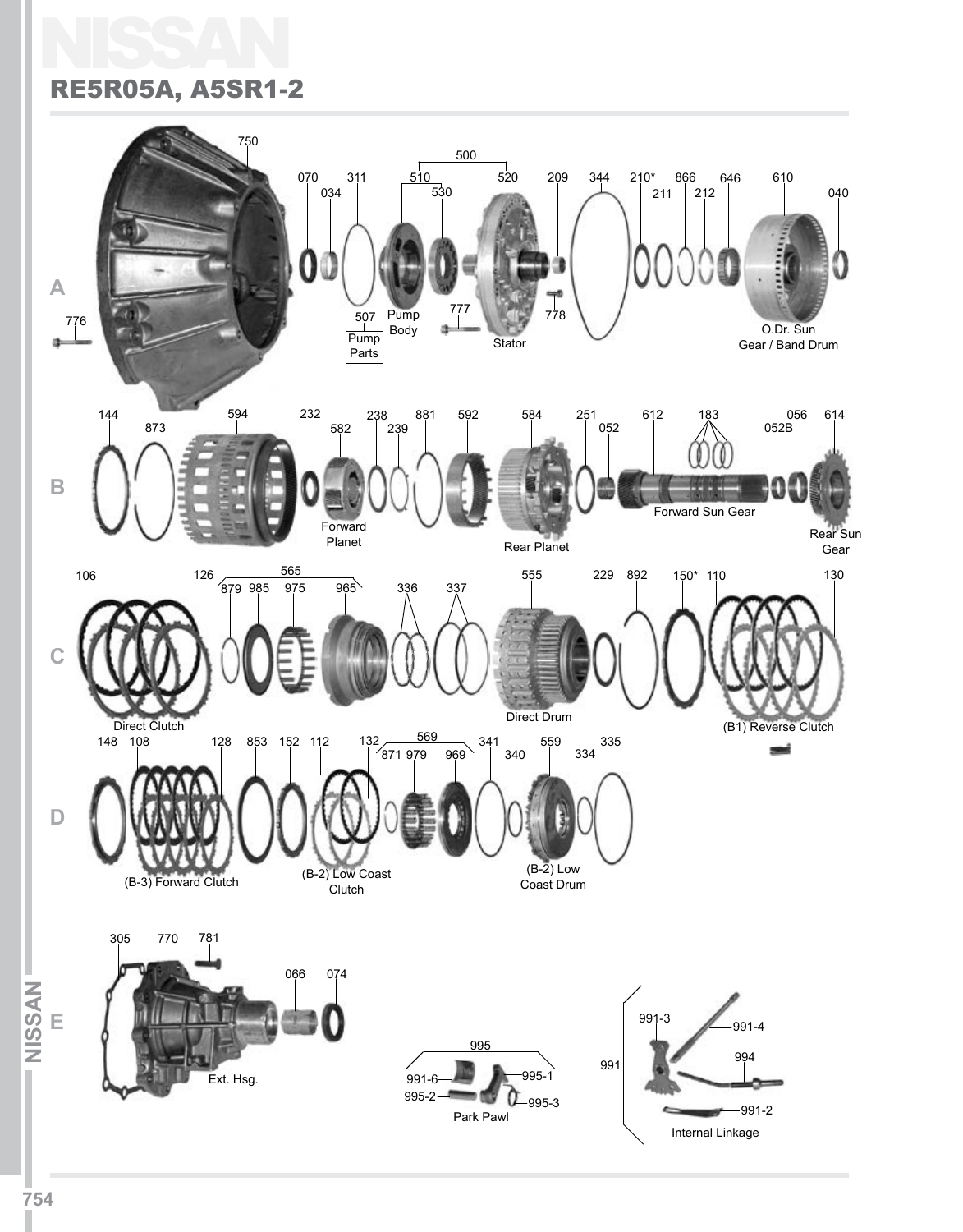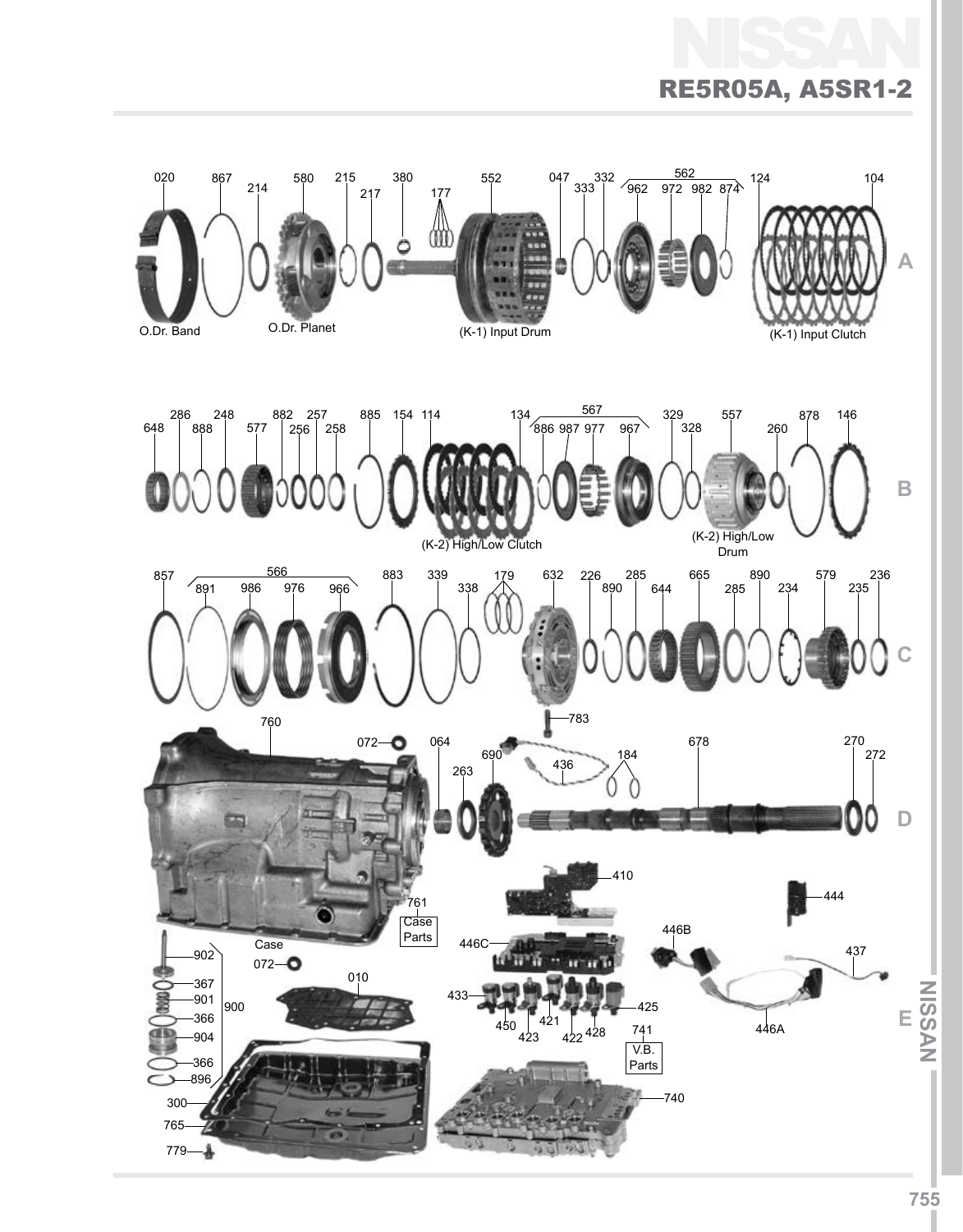#### RE5R05A, A5SR1-2

|                |            | <b>RE5R05A, A5SR1-2</b>                |             |
|----------------|------------|----------------------------------------|-------------|
|                | ILL# Part# |                                        | QTY<br>REF# |
|                |            | <b>OVERHAUL KITS &amp; PISTON KITS</b> |             |
|                |            |                                        |             |
|                |            |                                        |             |
|                |            |                                        |             |
|                |            | <b>MASTER L/STEEL KITS</b>             |             |
|                |            |                                        |             |
|                |            |                                        |             |
|                |            |                                        |             |
|                |            |                                        |             |
|                |            | <b>MASTER W/STEELS KITS</b>            |             |
|                |            |                                        |             |
|                |            |                                        |             |
|                |            |                                        |             |
|                |            | <b>FILTERS</b>                         |             |
|                |            |                                        |             |
|                |            | <b>BANDS</b>                           |             |
|                |            |                                        |             |
|                |            | <b>BUSHINGS</b>                        |             |
|                |            |                                        |             |
|                |            |                                        |             |
|                |            |                                        |             |
|                |            |                                        |             |
|                |            |                                        |             |
|                |            |                                        |             |
|                |            |                                        |             |
|                |            |                                        |             |
|                |            |                                        |             |
|                |            |                                        |             |
| $066$          |            |                                        |             |
|                |            | <b>METAL CLAD SEALS</b>                |             |
|                |            |                                        |             |
|                |            |                                        |             |
|                |            |                                        |             |
|                |            |                                        |             |
|                |            | <b>FRICTIONS</b>                       |             |
|                |            |                                        |             |
|                |            |                                        |             |
|                |            |                                        |             |
|                |            |                                        |             |
|                |            |                                        |             |
|                |            |                                        |             |
|                |            |                                        |             |
|                |            |                                        |             |
|                |            |                                        |             |
|                |            |                                        |             |
|                |            |                                        |             |
|                |            |                                        |             |
|                |            | <b>STEELS</b>                          |             |
|                |            |                                        |             |
| $126$<br>$128$ |            |                                        |             |
|                |            |                                        |             |
|                |            |                                        |             |
| $130$          |            |                                        |             |
| $130$          |            |                                        |             |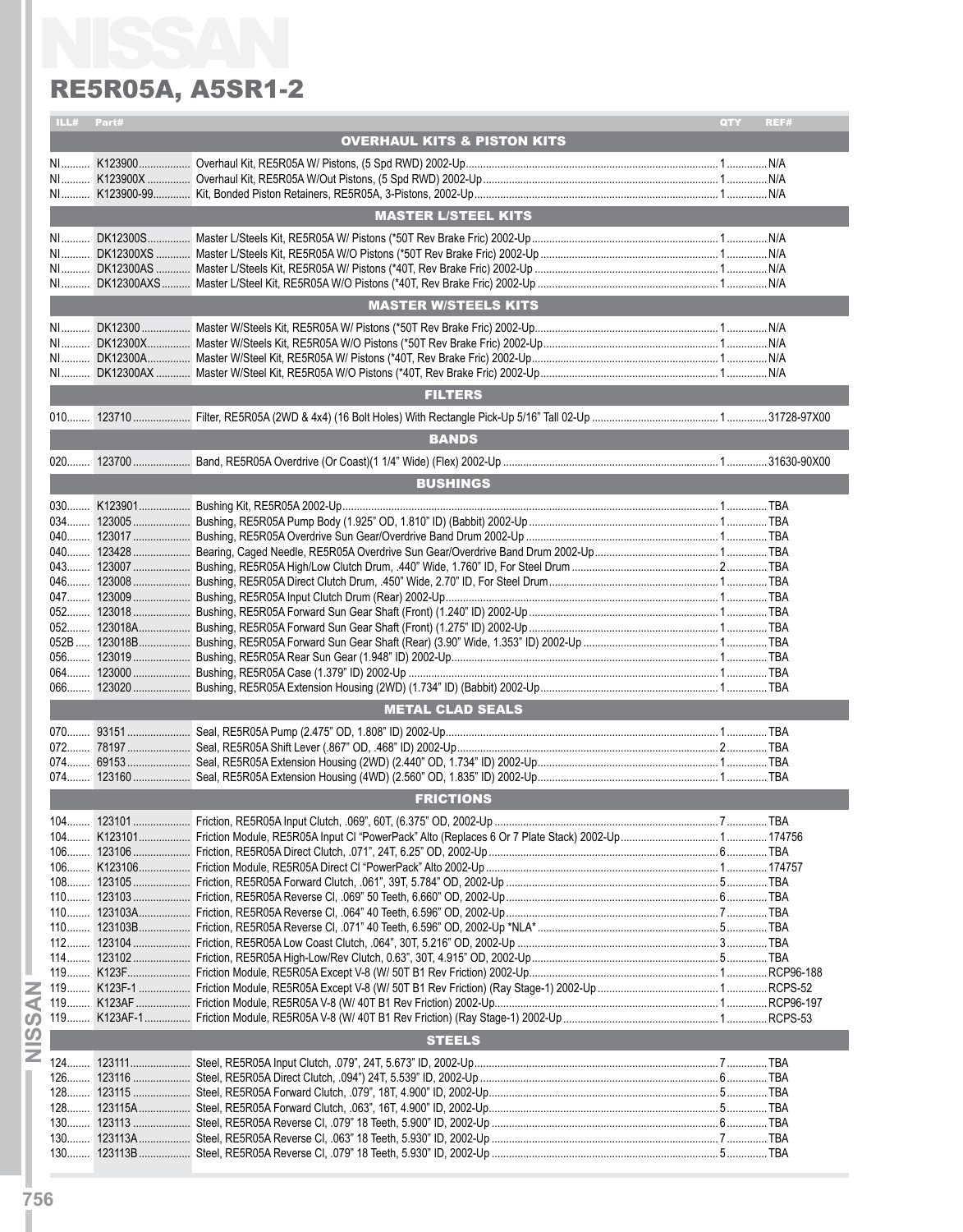| ILL# Part# |                               | QTY | REF# |
|------------|-------------------------------|-----|------|
|            |                               |     |      |
|            |                               |     |      |
|            |                               |     |      |
|            |                               |     |      |
|            |                               |     |      |
|            |                               |     |      |
|            |                               |     |      |
|            |                               |     |      |
|            |                               |     |      |
|            | <b>PRESSURE PLATES</b>        |     |      |
|            |                               |     |      |
|            |                               |     |      |
|            |                               |     |      |
|            |                               |     |      |
|            |                               |     |      |
|            |                               |     |      |
|            |                               |     |      |
|            |                               |     |      |
|            |                               |     |      |
| $150$      |                               |     |      |
| $150$      |                               |     |      |
|            |                               |     |      |
| 150        |                               |     |      |
|            |                               |     |      |
| 150        |                               |     |      |
| $152$      |                               |     |      |
|            |                               |     |      |
|            |                               |     |      |
| $152$      |                               |     |      |
|            |                               |     |      |
|            |                               |     |      |
|            |                               |     |      |
|            |                               |     |      |
| $154$      |                               |     |      |
|            |                               |     |      |
|            |                               |     |      |
|            | <b>SEALING RINGS</b>          |     |      |
|            |                               |     |      |
|            |                               |     |      |
|            |                               |     |      |
|            |                               |     |      |
|            |                               |     |      |
| $184$      |                               |     |      |
|            |                               |     |      |
|            | <b>WASHERS &amp; BEARINGS</b> |     |      |
|            |                               |     |      |
|            |                               |     |      |
|            |                               |     |      |
|            |                               |     |      |
|            |                               |     |      |
|            |                               |     |      |
|            |                               |     |      |
|            |                               |     |      |
|            |                               |     |      |
|            |                               |     |      |
|            |                               |     |      |
|            |                               |     |      |
|            |                               |     |      |
|            |                               |     |      |
|            |                               |     |      |
|            |                               |     |      |
|            |                               |     |      |
|            |                               |     |      |
|            |                               |     |      |
|            |                               |     |      |
|            |                               |     |      |
|            |                               |     |      |
|            |                               |     |      |
|            |                               |     |      |
|            |                               |     |      |
| 272        |                               |     |      |
|            |                               |     |      |
|            |                               |     |      |

**INISSANI**

**NYSSIN**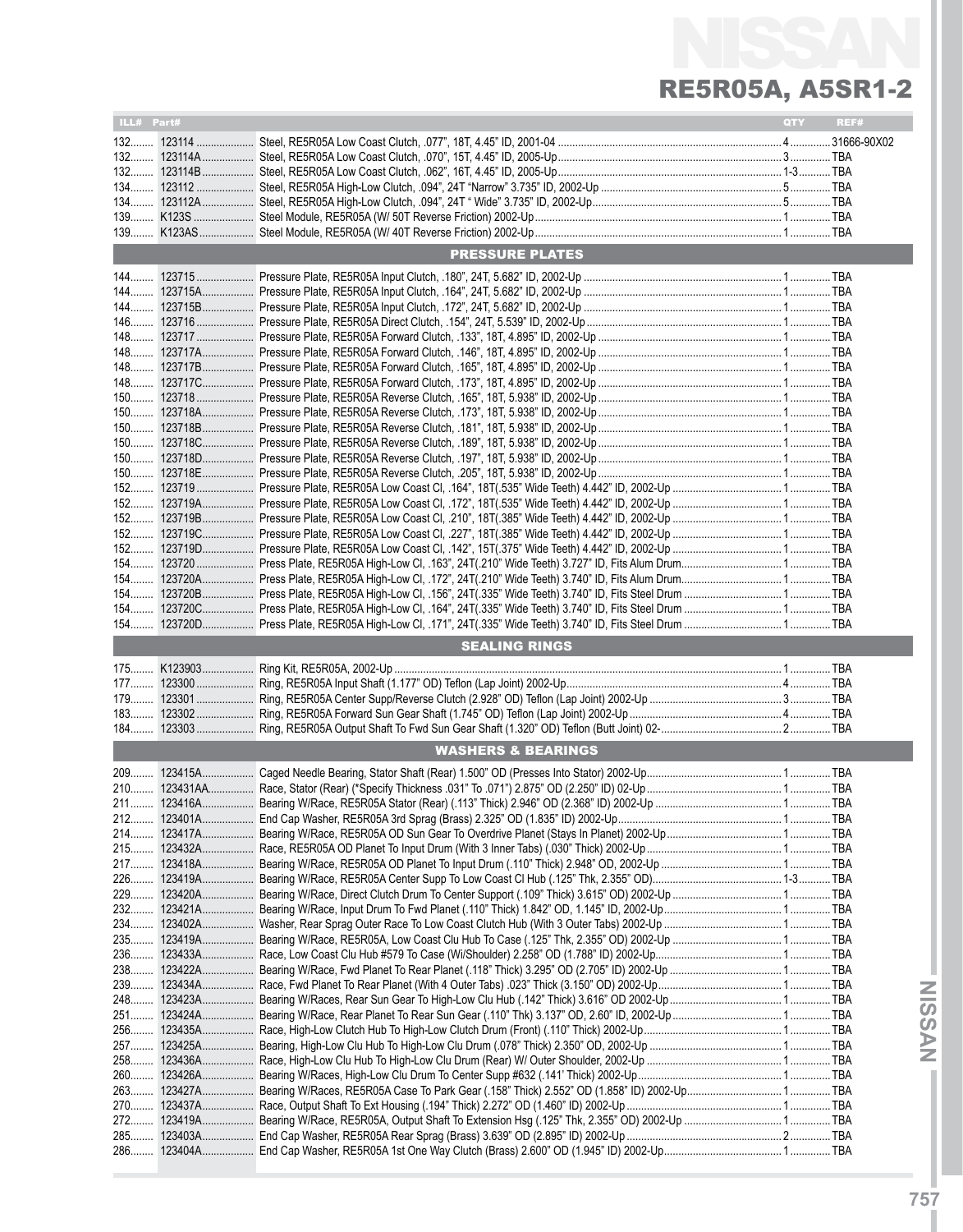#### RE5R05A, A5SR1-2

|     | ILL# Part# |                                        | QTY | REF# |
|-----|------------|----------------------------------------|-----|------|
|     |            | <b>GASKETS &amp; RUBBER COMPONENTS</b> |     |      |
|     |            |                                        |     |      |
|     |            |                                        |     |      |
|     |            |                                        |     |      |
|     |            |                                        |     |      |
|     |            |                                        |     |      |
|     |            |                                        |     |      |
|     |            |                                        |     |      |
|     |            |                                        |     |      |
|     |            |                                        |     |      |
|     |            |                                        |     |      |
|     |            |                                        |     |      |
|     |            |                                        |     |      |
|     |            |                                        |     |      |
|     |            |                                        |     |      |
|     |            | <b>TECHNICAL MANUALS</b>               |     |      |
|     |            |                                        |     |      |
|     |            | <b>ELECTRICAL COMPONENTS</b>           |     |      |
|     |            |                                        |     |      |
|     |            |                                        |     |      |
|     |            |                                        |     |      |
|     |            |                                        |     |      |
|     |            |                                        |     |      |
|     |            |                                        |     |      |
|     |            |                                        |     |      |
|     |            |                                        |     |      |
|     |            |                                        |     |      |
|     |            |                                        |     |      |
|     |            |                                        |     |      |
|     |            |                                        |     |      |
|     |            |                                        |     |      |
|     |            |                                        |     |      |
|     |            |                                        |     |      |
|     |            | <b>PUMPS &amp; PUMP COMPONENTS</b>     |     |      |
|     |            |                                        |     |      |
|     |            |                                        |     |      |
|     |            |                                        |     |      |
|     |            |                                        |     |      |
|     |            |                                        |     |      |
|     |            |                                        |     |      |
|     |            |                                        |     |      |
|     |            |                                        |     |      |
|     |            |                                        |     |      |
|     |            |                                        |     |      |
|     |            | <b>DRUMS &amp; CLUTCH HUBS</b>         |     |      |
|     |            |                                        |     |      |
|     |            |                                        |     |      |
|     |            |                                        |     |      |
|     |            |                                        |     |      |
|     |            |                                        |     |      |
|     |            |                                        |     |      |
|     |            |                                        |     |      |
|     |            |                                        |     |      |
|     |            |                                        |     |      |
|     |            |                                        |     |      |
|     |            |                                        |     |      |
|     |            |                                        |     |      |
|     |            |                                        |     |      |
|     |            |                                        |     |      |
|     |            |                                        |     |      |
|     |            |                                        |     |      |
|     |            |                                        |     |      |
|     |            |                                        |     |      |
| 566 |            |                                        |     |      |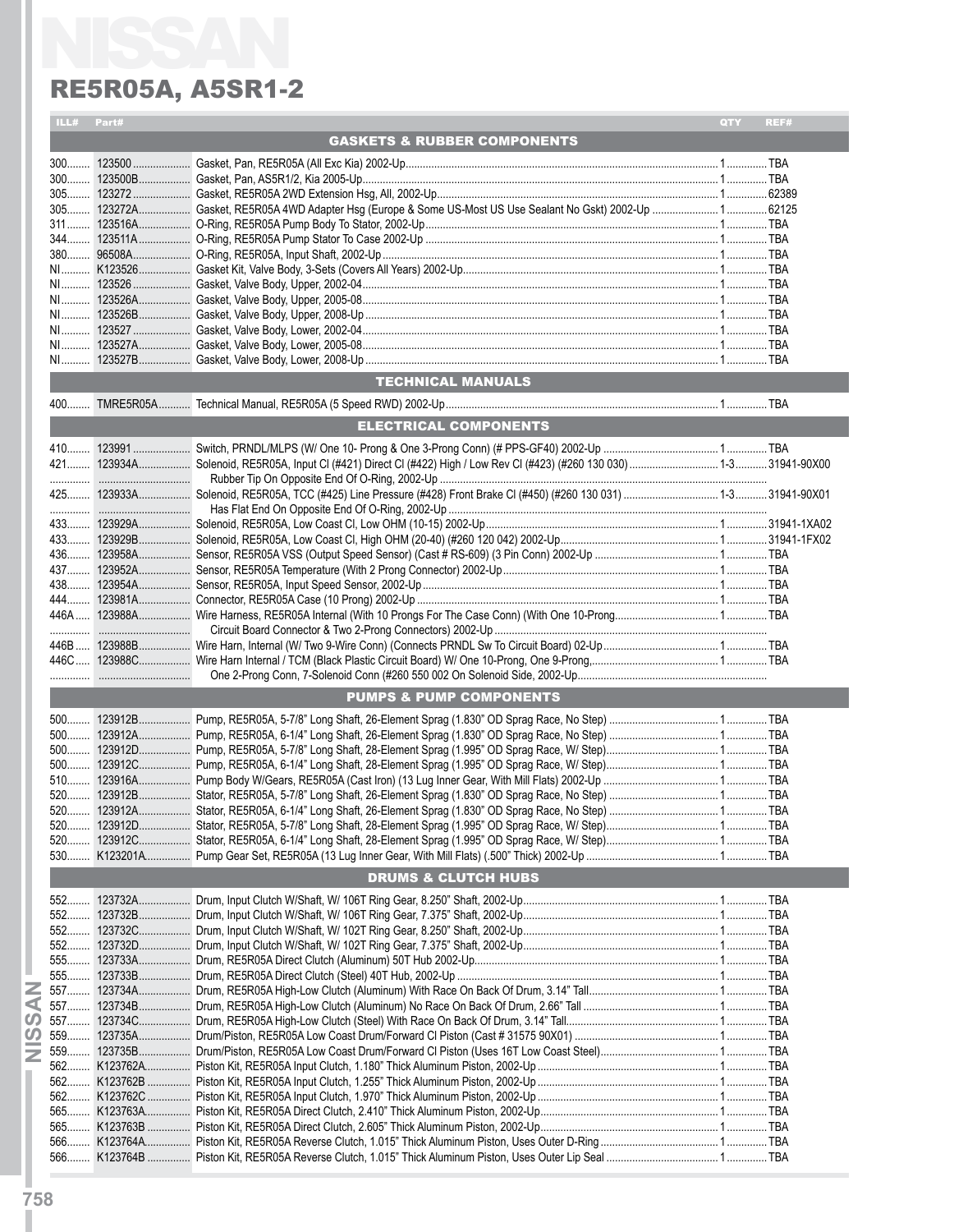| ILL# Part# |                                                  | <b>QTY</b> | REF# |
|------------|--------------------------------------------------|------------|------|
|            |                                                  |            |      |
|            |                                                  |            |      |
|            |                                                  |            |      |
|            |                                                  |            |      |
|            |                                                  |            |      |
|            |                                                  |            |      |
|            |                                                  |            |      |
|            |                                                  |            |      |
|            | PLANETS, RING GEARS, SUN GEARS & CENTER SUPPORTS |            |      |
|            |                                                  |            |      |
|            |                                                  |            |      |
|            |                                                  |            |      |
|            |                                                  |            |      |
|            |                                                  |            |      |
|            |                                                  |            |      |
|            |                                                  |            |      |
|            |                                                  |            |      |
|            |                                                  |            |      |
|            |                                                  |            |      |
|            |                                                  |            |      |
|            |                                                  |            |      |
|            |                                                  |            |      |
|            |                                                  |            |      |
|            |                                                  |            |      |
|            |                                                  |            |      |
|            |                                                  |            |      |
|            |                                                  |            |      |
|            |                                                  |            |      |
|            |                                                  |            |      |
|            |                                                  |            |      |
|            |                                                  |            |      |
|            |                                                  |            |      |
|            |                                                  |            |      |
|            |                                                  |            |      |
| 632        |                                                  |            |      |
|            |                                                  |            |      |
|            |                                                  |            |      |
| 639        |                                                  |            |      |
|            | <b>SPRAGS &amp; ONE WAY CLUTCHES</b>             |            |      |
|            |                                                  |            |      |
|            |                                                  |            |      |
|            |                                                  |            |      |
|            |                                                  |            |      |
|            |                                                  |            |      |
|            |                                                  |            |      |
|            |                                                  |            |      |
|            |                                                  |            |      |
|            | <b>SHAFTS &amp; PARK GEARS</b>                   |            |      |
|            |                                                  |            |      |
|            |                                                  |            |      |
| 678        |                                                  |            |      |
|            |                                                  |            |      |
|            |                                                  |            |      |
|            |                                                  |            |      |
|            | <b>VALVE BODIES</b>                              |            |      |
|            |                                                  |            |      |
|            |                                                  |            |      |
|            |                                                  |            |      |
|            |                                                  |            |      |
|            |                                                  |            |      |
|            |                                                  |            |      |
|            |                                                  |            |      |
|            | <b>VALVE BODY COMPONENTS</b>                     |            |      |
|            |                                                  |            |      |
|            |                                                  |            |      |
|            |                                                  |            |      |
|            |                                                  |            |      |
|            | <b>HOUSINGS, CASES &amp; PANS</b>                |            |      |

MASSIN-**INISSANI**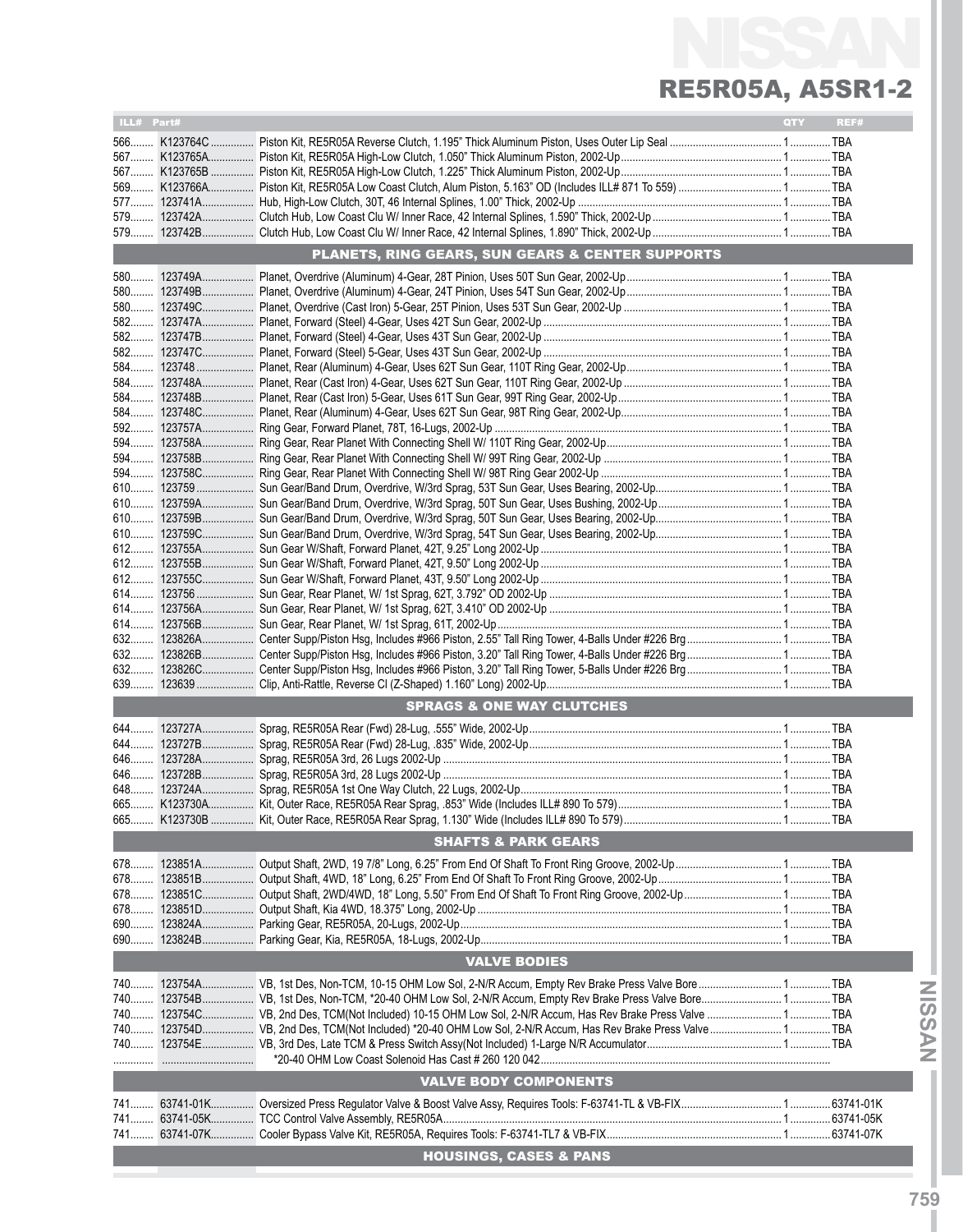#### RE5R05A, A5SR1-2

|       |            | <b>RE5R05A, A5SR1-2</b>         |             |
|-------|------------|---------------------------------|-------------|
|       | ILL# Part# |                                 | REF#<br>QTY |
|       |            |                                 |             |
|       |            |                                 |             |
|       |            |                                 |             |
|       |            |                                 |             |
|       |            |                                 |             |
|       |            |                                 |             |
|       |            |                                 |             |
|       |            |                                 |             |
|       |            |                                 |             |
|       |            |                                 |             |
|       |            |                                 |             |
|       |            |                                 |             |
|       |            |                                 |             |
|       |            |                                 |             |
|       |            |                                 |             |
|       |            |                                 |             |
|       |            |                                 |             |
|       |            |                                 |             |
|       |            |                                 |             |
|       |            |                                 |             |
|       |            | <b>SNAP RINGS</b>               |             |
|       |            |                                 |             |
|       |            |                                 |             |
|       |            |                                 |             |
|       |            |                                 |             |
|       |            |                                 |             |
|       |            |                                 |             |
|       |            |                                 |             |
|       |            |                                 |             |
|       |            |                                 |             |
|       |            |                                 |             |
|       |            |                                 |             |
|       |            |                                 |             |
|       |            |                                 |             |
|       |            |                                 |             |
|       |            |                                 |             |
| 885   |            |                                 |             |
| $886$ |            |                                 |             |
| 888   |            |                                 |             |
| 890   |            |                                 |             |
| $890$ |            |                                 |             |
| $891$ |            |                                 |             |
| 891   |            |                                 |             |
| 892   |            |                                 |             |
|       |            | PISTONS, SERVOS & MISCELLANEOUS |             |
|       |            |                                 |             |
|       |            |                                 |             |
|       |            |                                 |             |
|       |            |                                 |             |
|       |            |                                 |             |
| $965$ |            |                                 |             |
|       |            |                                 |             |
| 966   |            |                                 |             |
|       |            |                                 |             |
|       |            |                                 |             |
|       |            |                                 |             |
|       |            |                                 |             |
| 975   |            |                                 |             |
|       |            |                                 |             |
| $977$ |            |                                 |             |
|       |            |                                 |             |
|       |            |                                 |             |